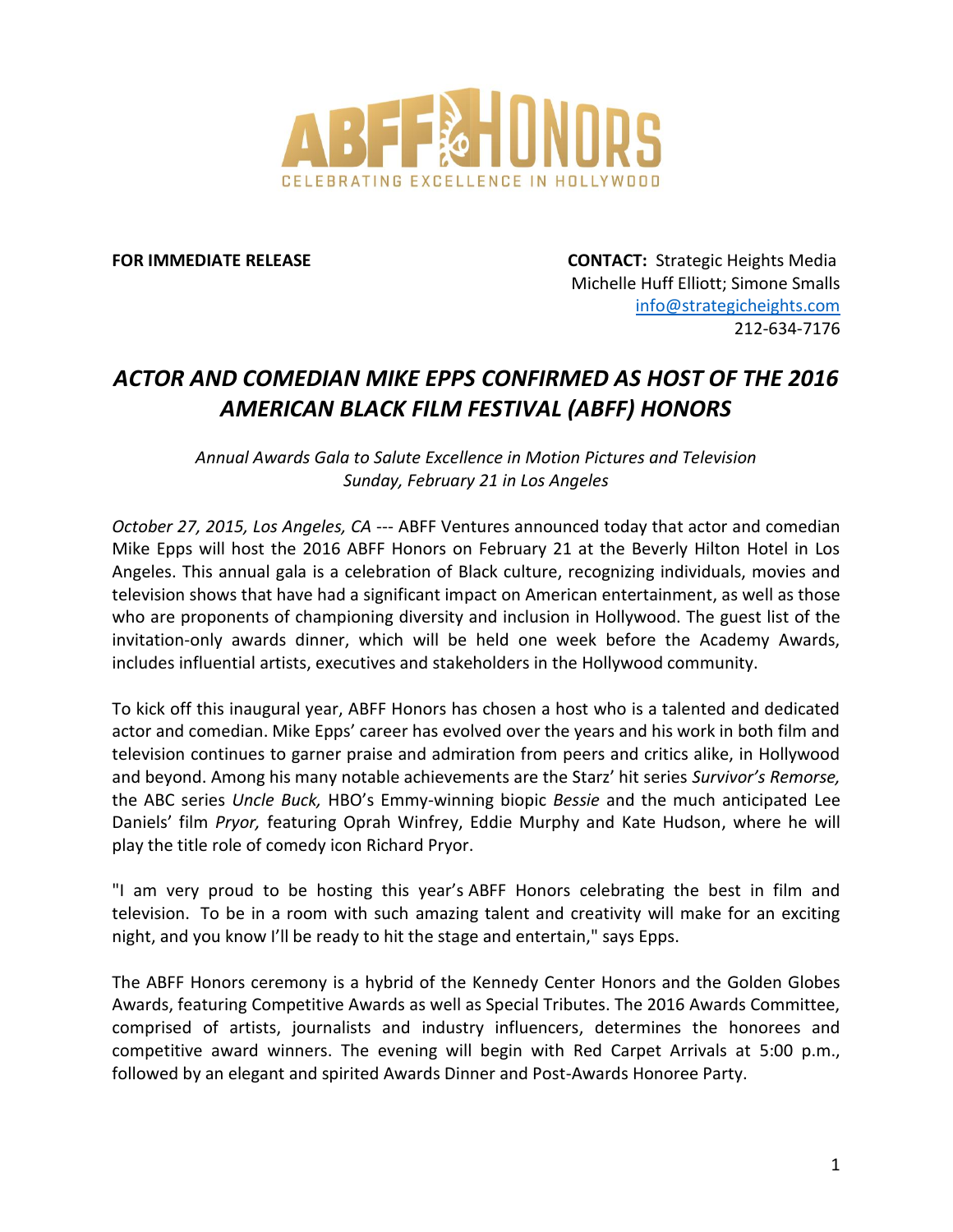"I am encouraged that a handful of Black artists are now being acknowledged at high-profile mainstream award ceremonies, but work of the majority of our artists continues to be unheralded. ABFF Honors will change this and there's no better person to host our first show than Mike Epps. He is an inspiration to many standup comics and living proof that talent combined with focus and perseverance will eventually bring success. I plan to be laughing all night, "says Jeff Friday, Executive Producer and President of ABFF Ventures.

ABFF Honors will be one of the most prominent events of the Hollywood Awards season and Black History Month. The event is produced by ABFF Ventures (a partnership between Film Life and Black Enterprise) in association with de Passe Jones Entertainment.

The ABFF Honors Award Categories include:

## **COMPETITIVE AWARDS**

**FILM OF THE YEAR** – Presented to the most outstanding theatrically distributed motion picture released in 2015.

**TELEVISION SHOW OF THE YEAR** – Presented to the most outstanding original scripted television series distributed by a network or Internet-based platform in 2015.

## **SPECIAL HONORS**

**HOLLYWOOD LEGACY AWARD** – Honoring a highly acclaimed artist whose trailblazing work and groundbreaking achievements, over at least four decades, have inspired generations and made an enduring contribution to film and television.

**EXCELLENCE IN THE ARTS AWARD** (female) – Honoring an actress in recognition of her distinguished career achievement who has earned critical acclaim.

**EXCELLENCE IN THE ARTS AWARD** (male) – Honoring an actor in recognition of his distinguished career achievement who has earned critical acclaim.

**EXCELLENCE IN THE ARTS AWARD** (content creator) – Honoring an individual in recognition of commercial success and/or critically acclaimed work as a writer, producer and/or director.

**HOT IN HOLLYWOOD** – Celebrating a contemporary artist in acknowledgment of recent success and future promise.

**ENTERTAINMENT ICON AWARD** – Presented to a multitalented artist in recognition of groundbreaking commercial success across multiple entertainment disciplines, including television, film and live performance.

**DISTINGUISHED ABFF ALUMNI AWARD** – Presented to an American Black Film Festival (ABFF) alumnus in recognition of career achievement, post-festival.